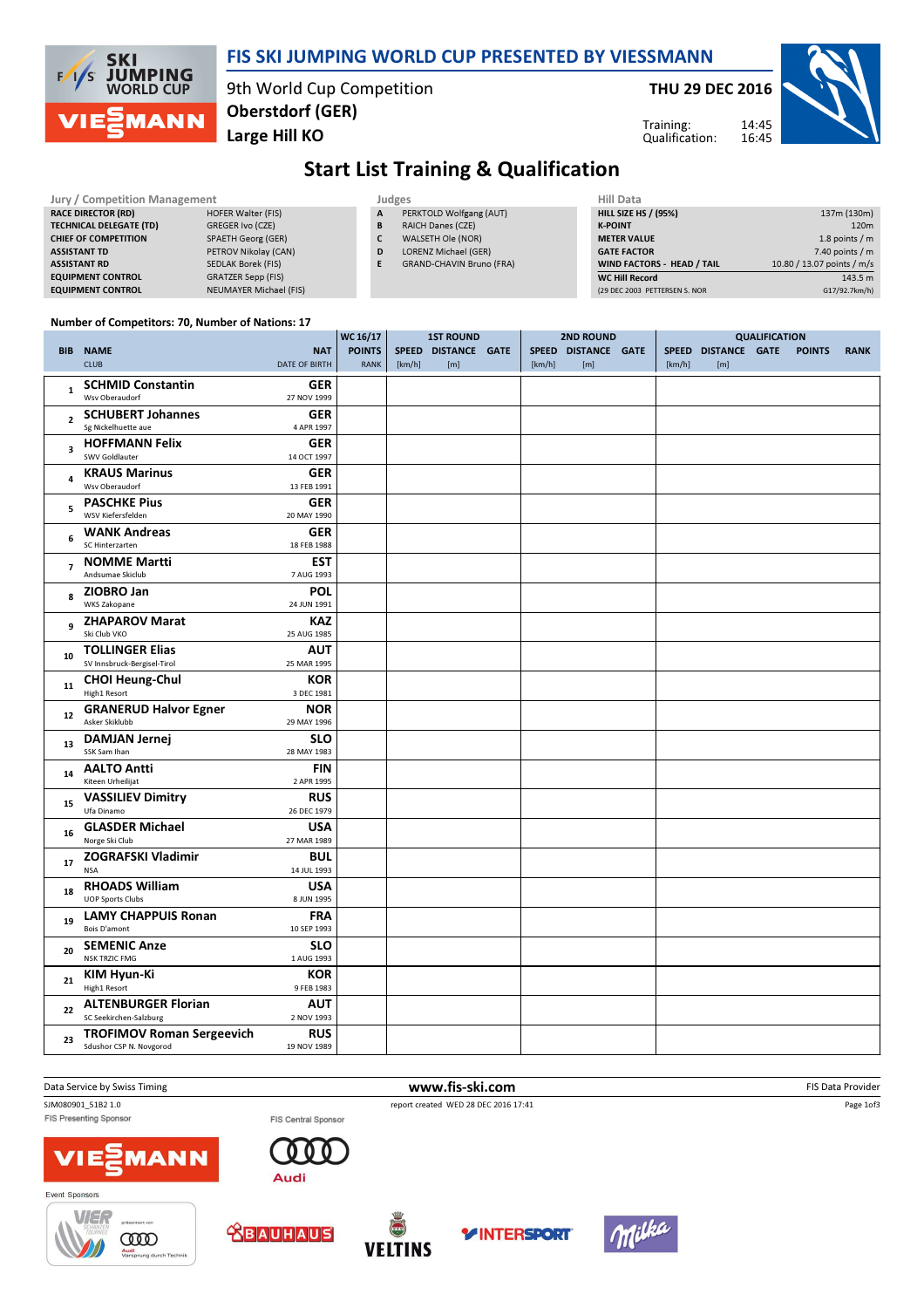### FIS SKI JUMPING WORLD CUP PRESENTED BY VIESSMANN



9th World Cup Competition Large Hill KO Oberstdorf (GER)

THU 29 DEC 2016

Training: Qualification:



# Start List Training & Qualification

|            |                                                              |                                    | WC 16/17                     |        | <b>1ST ROUND</b>           |        | <b>2ND ROUND</b>           |        |                            | <b>QUALIFICATION</b> |               |             |
|------------|--------------------------------------------------------------|------------------------------------|------------------------------|--------|----------------------------|--------|----------------------------|--------|----------------------------|----------------------|---------------|-------------|
| <b>BIB</b> | <b>NAME</b><br><b>CLUB</b>                                   | <b>NAT</b><br><b>DATE OF BIRTH</b> | <b>POINTS</b><br><b>RANK</b> | [km/h] | SPEED DISTANCE GATE<br>[m] | [km/h] | SPEED DISTANCE GATE<br>[m] | [km/h] | SPEED DISTANCE GATE<br>[m] |                      | <b>POINTS</b> | <b>RANK</b> |
| 24         | <b>SOKOLENKO Konstantin</b><br>Csca Almaty                   | KAZ<br>9 NOV 1987                  |                              |        |                            |        |                            |        |                            |                      |               |             |
| 25         | <b>MATURA Jan</b><br>Dukla Liberec                           | <b>CZE</b><br>29 JAN 1980          |                              |        |                            |        |                            |        |                            |                      |               |             |
| 26         | <b>KOBAYASHI Ryoyu</b><br>Tsuchiya Home Ski Team             | JPN<br>8 NOV 1996                  |                              |        |                            |        |                            |        |                            |                      |               |             |
| 27         | <b>JUSTIN Rok</b><br>SSD Stol Zirovnica                      | <b>SLO</b><br>6 APR 1993           |                              |        |                            |        |                            |        |                            |                      |               |             |
| 28         | <b>KARLEN Gabriel</b><br>Gstaad                              | <b>SUI</b><br>10 MAR 1994          | $1\,$<br>47.                 |        |                            |        |                            |        |                            |                      |               |             |
| 29         | <b>VANCURA Tomas</b><br>TJ Dukla Liberec                     | <b>CZE</b><br>10 SEP 1996          | $\overline{2}$<br>46.        |        |                            |        |                            |        |                            |                      |               |             |
| 30         | <b>PREVC Cene</b><br>Sk Triglav kranj                        | <b>SLO</b><br>12 MAR 1996          | 3<br>44.                     |        |                            |        |                            |        |                            |                      |               |             |
| 31         | <b>MURANKA Klemens</b><br>TS Wisla Zakopane                  | <b>POL</b><br>31 AUG 1994          | 4<br>43.                     |        |                            |        |                            |        |                            |                      |               |             |
| 32         | <b>MAEAETTAE Jarkko</b><br>Kainuun Hiihtoseura               | <b>FIN</b><br>28 DEC 1994          | 5<br>42.                     |        |                            |        |                            |        |                            |                      |               |             |
| 33         | <b>KORNILOV Denis</b><br>Sdushor CSP N. Novgorod Dinamo      | <b>RUS</b><br>17 AUG 1986          | 6<br>41.                     |        |                            |        |                            |        |                            |                      |               |             |
| 34         | <b>BICKNER Kevin</b><br>Norge Ski Club                       | <b>USA</b><br>23 SEP 1996          | 8<br>39.                     |        |                            |        |                            |        |                            |                      |               |             |
| 35         | <b>SAKUYAMA Kento</b><br>Kitano Construction Corp. Ski Team  | JPN<br>3 JUL 1990                  | 9<br>37.                     |        |                            |        |                            |        |                            |                      |               |             |
| 36         | <b>HLAVA Lukas</b><br>Dukla Liberec                          | <b>CZE</b><br>10 SEP 1984          | 11<br>36.                    |        |                            |        |                            |        |                            |                      |               |             |
| 37         | <b>HILDE Tom</b><br>Asker Skiklubb                           | <b>NOR</b><br>22 SEP 1987          | 15<br>34.                    |        |                            |        |                            |        |                            |                      |               |             |
| 38         | <b>SCHIFFNER Markus</b><br>UVB Hinzenbach-Oberoesterreich    | AUT<br>5 JUN 1992                  | 20<br>32.                    |        |                            |        |                            |        |                            |                      |               |             |
| 39         | <b>KOUDELKA Roman</b><br>LSK Lomnice nad Popelkou            | <b>CZE</b><br>9 JUL 1989           | 20<br>32.                    |        |                            |        |                            |        |                            |                      |               |             |
| 40         | JANDA Jakub<br>Dukla Liberec                                 | <b>CZE</b><br>27 APR 1978          | 21<br>31.                    |        |                            |        |                            |        |                            |                      |               |             |
| 41         | <b>JOHANSSON Robert</b><br>Soere Aal IL                      | <b>NOR</b><br>23 MAR 1990          | 32<br>30.                    |        |                            |        |                            |        |                            |                      |               |             |
| 42         | <b>AMMANN Simon</b><br><b>SSC Toggenburg</b>                 | <b>SUI</b><br>25 JUN 1981          | 34<br>28.                    |        |                            |        |                            |        |                            |                      |               |             |
| 43         | <b>BOYD-CLOWES Mackenzie</b><br>Altius Nordic Ski Club       | <b>CAN</b><br>13 JUL 1991          | 34<br>28.                    |        |                            |        |                            |        |                            |                      |               |             |
| 44         | KASAI Noriaki<br>Tsuchiya Home Ski Team                      | JPN<br>6 JUN 1972                  | 45<br>27.                    |        |                            |        |                            |        |                            |                      |               |             |
| 45         | <b>HULA Stefan</b><br><b>KS Eve-nement Zakopane</b>          | <b>POL</b><br>29 SEP 1986          | 57<br>25.                    |        |                            |        |                            |        |                            |                      |               |             |
| 46         | <b>TEPES Jurij</b><br>SD Dolomiti                            | <b>SLO</b><br>14 FEB 1989          | 57<br>25.                    |        |                            |        |                            |        |                            |                      |               |             |
| 47         | <b>TAKEUCHI Taku</b><br>Kitano Construction Corp. Ski Club   | JPN<br>20 MAY 1987                 | 66<br>24.                    |        |                            |        |                            |        |                            |                      |               |             |
| 48         | <b>FANNEMEL Anders</b><br>Hornindal II                       | <b>NOR</b><br>13 MAY 1991          | 68<br>23.                    |        |                            |        |                            |        |                            |                      |               |             |
| 49         | <b>LEYHE Stephan</b><br>SC Willingen                         | <b>GER</b><br>5 JAN 1992           | 76<br>20.                    |        |                            |        |                            |        |                            |                      |               |             |
| 50         | <b>KLIMOV Evgeniy</b><br>GBU TSTOVS Moskovskaya oblast Ski s | <b>RUS</b><br>3 FEB 1994           | 76<br>20.                    |        |                            |        |                            |        |                            |                      |               |             |
| 51         | <b>STURSA Vojtech</b><br>Dukla Liberec                       | <b>CZE</b><br>3 AUG 1995           | 76<br>20.                    |        |                            |        |                            |        |                            |                      |               |             |
|            |                                                              |                                    |                              |        |                            |        |                            |        |                            |                      |               |             |

Data Service by Swiss Timing **EXECUTE:** The Service by Swiss Timing FIS Data Provider

SJM080901\_51B2 1.0 report created WED 28 DEC 2016 17:41<br>FIS Central Sponsor FIS Central Sponsor FIS Central Sponsor

Page 2of3





FIS Central Sponsor